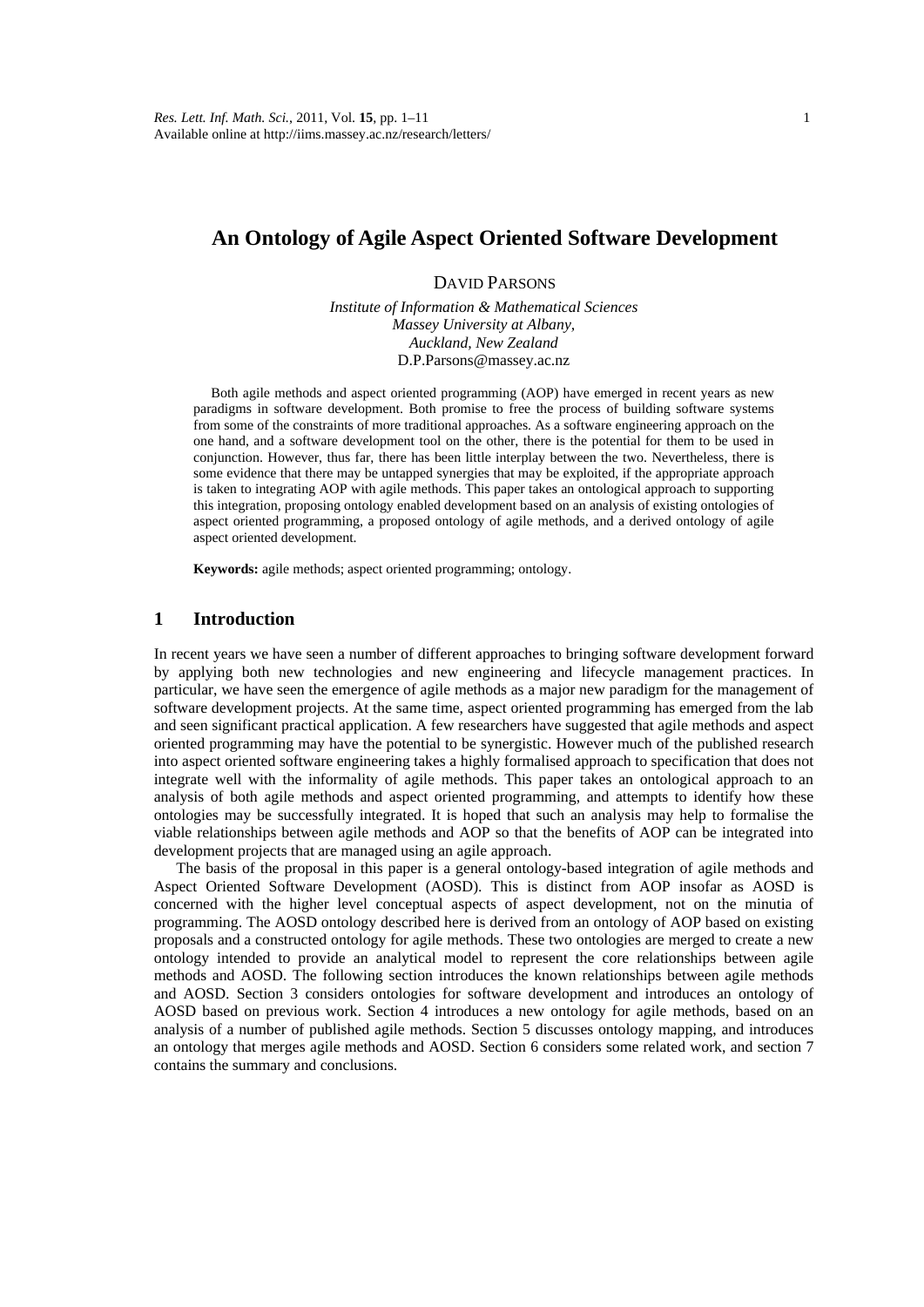## **2 Agile Methods and Aspect Oriented Programming**

The mid 1990s saw the emergence of a new set of informal analysis and design approaches known as agile methods [1]. These methods place emphasis on being flexible to changes in requirements and working in collaboration with customers and other stakeholders. However, agile projects can encounter problems with features of development that cut across user stories (for example usability), which may cause severe disruption to an emergent architecture, and/or require specialist skills not available within the development team, particularly late in the project lifecycle.

Aspect oriented programming (AOP) grew primarily out of the work of Kiczales et al [2] at Xerox Parc, though similar work has been done elsewhere. Its primary value as a software development tool is its ability to treat cross cutting concerns as first class programming components and to enable flexible weaving of these concerns across a domain model. These concerns are often characterised as being primarily non-functional requirements such as caching, security or persistence, though they are also often used for supporting design level functional requirements such as logging and exception handling. There is also a school of thought that maintains that aspects should not be relegated to the margins of development but become the primary mechanism for implementing behaviour and generating attributes, by regarding all system features as aspects derived from the use case model [3]. The general concept of treating aspects as first order constructs in the software development model is known as 'early aspects' [4]. Despite its potential, AOP has not (apart from a few notable exceptions such as the JBoss application server and optional features of the Spring framework) been widely adopted in mainstream software development. One possible contributory factor to this situation is that there may be some reluctance to use AOP in agile projects, if there is a lack of published knowledge about the issues involved.

It appears that there may be some synergy between aspect oriented development and agile methods, since late arising requirements changes can be cross cutting concerns. Handling such changed requirements may prove easier if these concerns are implemented using aspects. A number of authors have previously suggested that AOP and agile methods are not incompatible. Many of these take a somewhat general approach, suggesting for example that required system behaviours (i.e. aspects) are identified in cooperation with stakeholders and that aspects may assist in the process of coping with changing requirements [5]. Indeed, the issue of changing requirements is important, since AOP may provide the ideal solution to non-functional requirements that arise late in an agile project lifecycle, as they surely will with agile's 'Embrace Change' philosophy [6]. Others have pointed to the integration of early aspects with an evolutionary model and refactoring of requirements, working with a code centric iterative domain model [7]. However, previous work on the relationship between these two approaches to software development has been limited and tends not to be comprehensive. For example, late arising requirements may be implemented using an aspect layer over a non-aspect core model. This may be a pragmatic solution but does not address a possible deeper relationship between AOSD and agile methods.

#### **3 Ontologies for Software Development**

In attempting to provide a more formalised way of analysing the relationships between AOP and agile methods, one approach that may prove fruitful is to consider the use of ontologies as an analytical tool, and perform some ontology mapping in order to increase our understanding of the two objects of our investigation. AOP already has a published ontology, and others have suggested some further development of this ontology. Agile methods too, have an ontology, though as yet this has not been formally published so is largely implicit.

The benefits of an ontology include the ability to categorise the key components of the entities of interest and the relationships between them. Ontologies have been widely explored in software engineering. e.g. [8], [9], [10], [11]. There has also been extensive work on developing and enhancing a public ontology of aspect orientation [12], [13]. Grundy and Hosking [14] stress the role of ontology in specifying aspect oriented software components. There have also been a number of papers relating to application ontologies within specific agile projects. Mishali and Katz [15] explicitly refer to an ontology of XP in driving the architecture of their Eclipse plug-in, though this ontology is not formally expressed. This work is particularly interesting in that it is implementing an aspect oriented approach, supporting XP from the perspective of software process aspects. The aspects are seen as a way of implementing an ontology that is semantically congruent with the various practices of XP. The prototype targets certain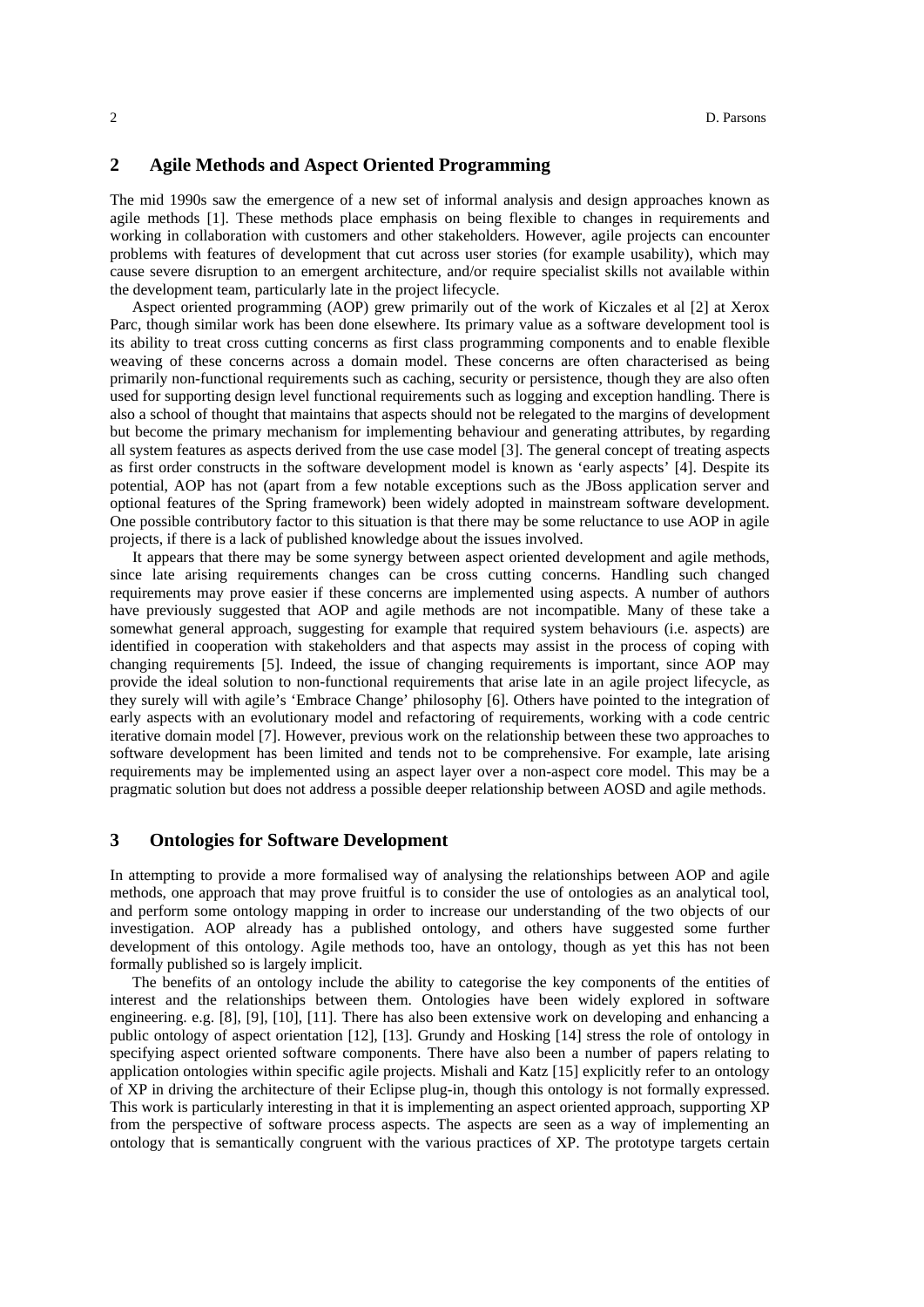practices that can easily be integrated into an AOP architecture without ambiguity, such as enforcing a test first policy. It would be interesting therefore to explore further how higher level features of agile methods might by supported by an aspect oriented conceptual approach.

Clearly there is a relevant body of work that may contribute to an understanding of how AOP and agile method ontologies may be congruent. So far, however, a more general ontology of agile methods has not been proposed. The motivation for this paper, therefore, is to propose some underpinnings for such an ontology and attempt to map it to subsets of existing AOP and software engineering ontologies.

It is important to specify why one is attempting to build, modify or apply an ontology and what kind of ontology is therefore required. Happel and Seedorf [11] categorise ontologies using two dimensions, one that distinguishes development time from run time, and another that differentiates software and infrastructure. In this paper we are concerning ourselves with development time infrastructure, so are focused on what Happel and Seedorf [11] call 'ontology-enabled development' which uses ontologies at development time to support developers with their tasks. In attempting to propose an ontology that may map aspect oriented software into an agile infrastructure, we are therefore concerning ourselves with a subset of the possible ontologies that might apply to AOP on the one hand and software engineering on the other.

#### **3.1 Ontologies of Aspect Oriented Programming**

The primary ontology for AOP is by van den Berg et al [12]. This consists of fifteen ontology views, of which two are of particular interest in identifying ontology-enabled development from an AOSD perspective. These are the Software System View and the Weaving View, which between them encompass the high level view of the system and the core engineering perspective of managing aspects. In addition, Black and Harman [13] propose some extensions to this model, in particular the integration of spatial, lingual and social aspects. These views and extensions have been integrated together to provide a single ontology of aspect oriented software development, as opposed to aspect oriented programming (Figure 1.) Of course the mapping of ontologies is not a trivial matter, but at this level of abstraction we are not concerned with application specific ontologies so in theory, at least, a generic ontology is possible, even if its final form may be a matter for debate.

In summary, an aspect oriented software system is composed of concerns that are composed together using some kind of scheme that assumes composability. Significantly, these concerns, once composed, are tangled with each other (i.e., they are cross cutting concerns.) The system is realized by woven components of base code that instantiate implementation aspects. However there are additional aspects that encompass the wider considerations of software development, namely spatial (the physical nature of the development, which may be distributed), lingual (the woven code will rely on a set of languages and tools) and social (the software will in most cases be developed by a team rather than an individual, and have external stakeholders.)

# **4. An Ontology of Agile Methods**

The relationship between ontologies and agile methods appears in the literature from time to time. For example Knublauch [16] suggests that ontology driven development should be more applied in the agile domain, and asserts that, with the correct tool support, ontologies can be a powerful support for agile methods, in particular for generating test methods and supporting stakeholder involvement. Thus far, however, no single generic ontology of agile methods has been proposed. Therefore we have begun to propose such an ontology, based on an analysis of a number of commonly used agile methods. We took seven agile methods and attempted to summarise their terminology, illustrated with some key examples (Table 1.)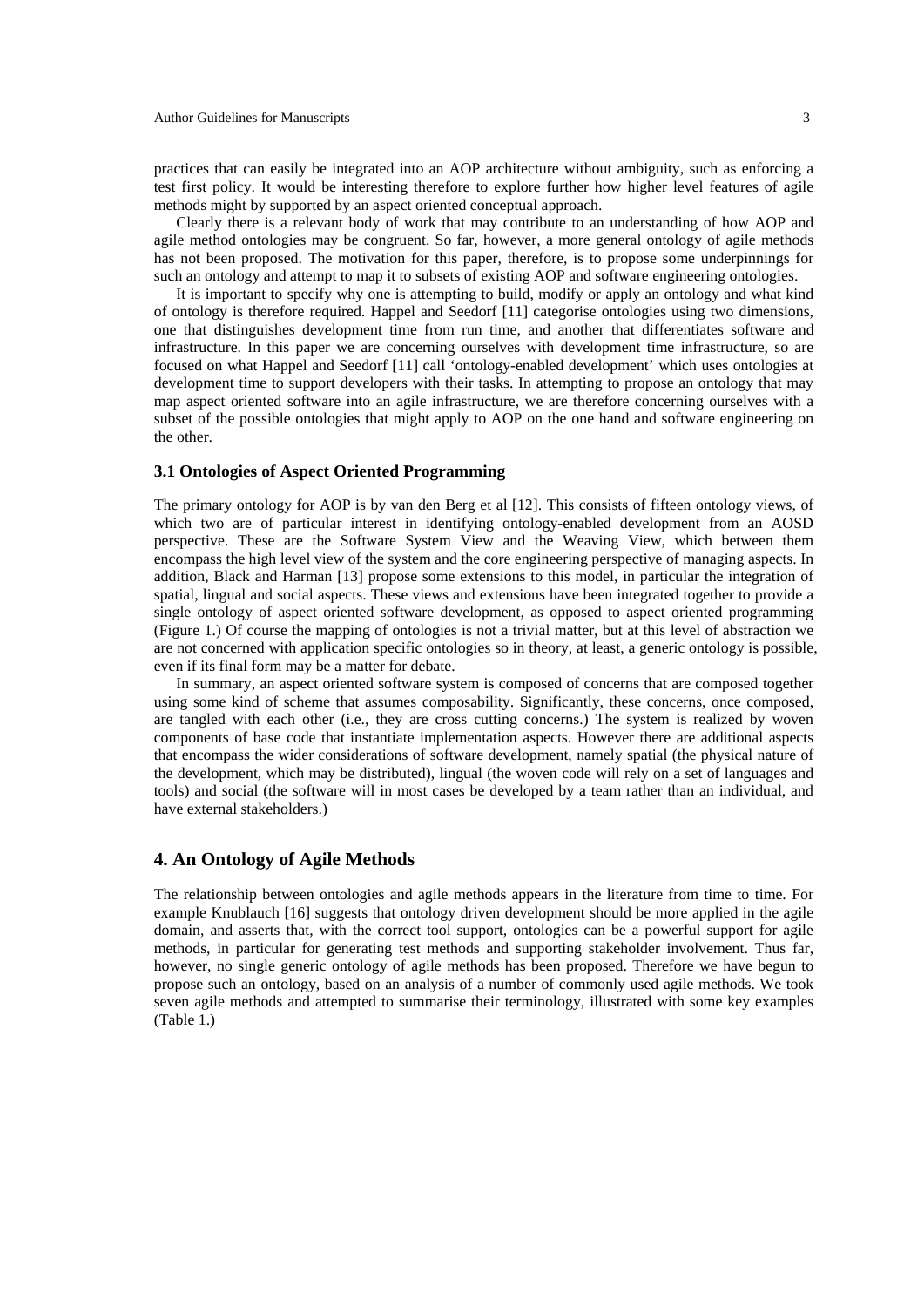

Figure 1: A single ontology of aspect oriented software development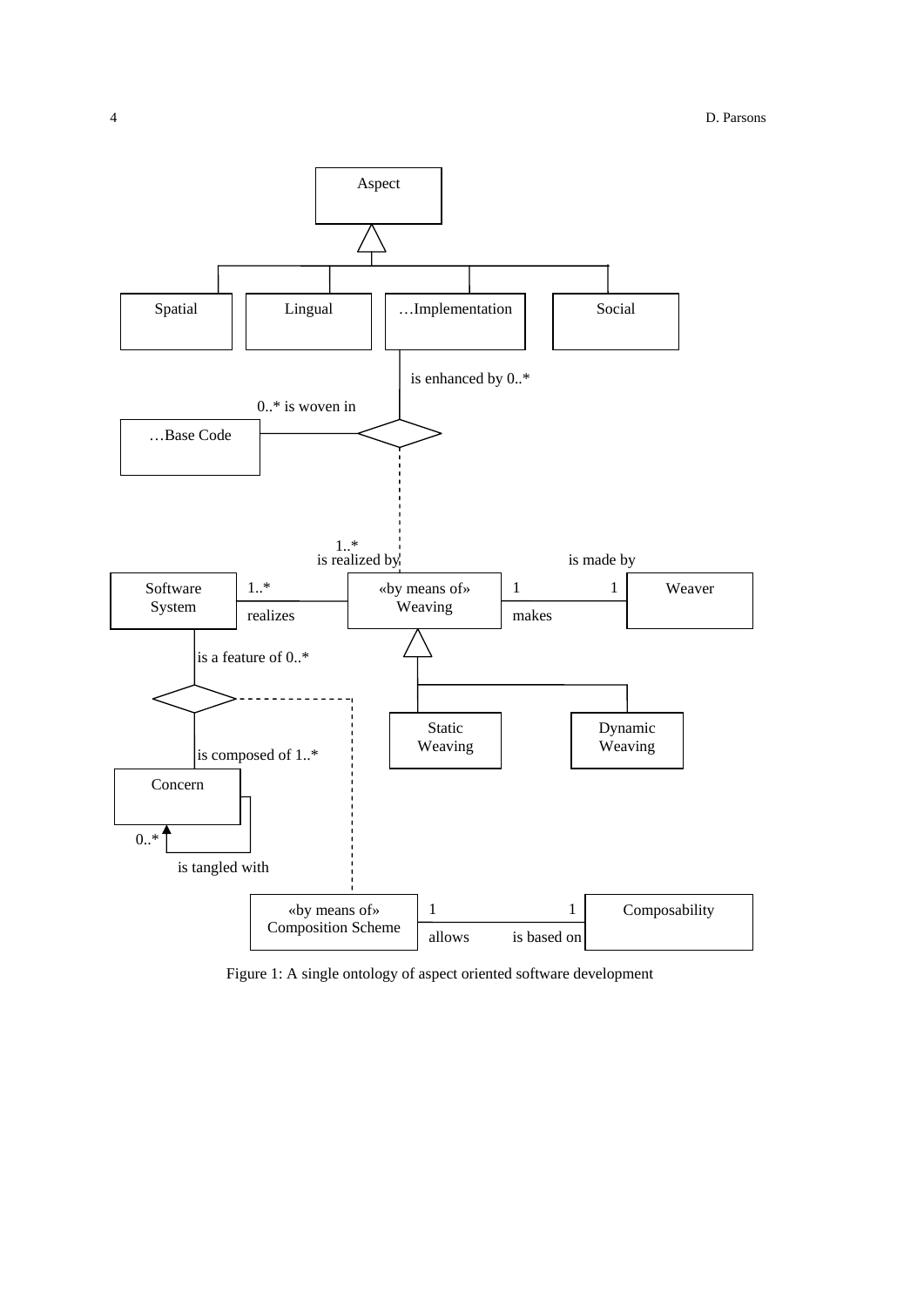| <b>Agile Method</b>    | <b>Term</b>       | <b>Examples</b>                                                  |  |  |  |
|------------------------|-------------------|------------------------------------------------------------------|--|--|--|
| <b>Agile Microsoft</b> | Principles        | Foster open communications, empower team members, establish      |  |  |  |
| <b>Solutions</b>       |                   | clear accountability and shared responsibility                   |  |  |  |
| <b>Framework</b>       | Mindsets          | Focus on Business Value, Foster a Team of Peers, Internalize     |  |  |  |
|                        |                   | Qualities of Service                                             |  |  |  |
| <b>Agile UP</b>        | Phases            | Inception, elaboration, construction, transition                 |  |  |  |
|                        | Disciplines       | Model, implementation, test, project management                  |  |  |  |
|                        | Philosophies      | Simplicity, tool independence                                    |  |  |  |
| <b>Crystal Clear</b>   | Properties        | Frequent delivery of usable code, reflective improvement,        |  |  |  |
|                        |                   | osmotic communication                                            |  |  |  |
|                        | <b>Strategies</b> | Incremental Rearchitecture, Information Radiators.               |  |  |  |
|                        | Techniques        | Daily Stand-up Meetings, Side-by-Side Programming, Burn          |  |  |  |
|                        |                   | Charts.                                                          |  |  |  |
| <b>DSDM</b>            | Principles        | User involvement, empowered project team, frequent delivery of   |  |  |  |
|                        |                   | products, testing throughout the project life-cycle              |  |  |  |
|                        | Techniques        | Timeboxing, MoSCoW, testing, workshop                            |  |  |  |
| eXtreme                | Values            | Communication, simplicity, feedback, courage, respect            |  |  |  |
| Programming            | Activities        | Coding, testing, listening, designing                            |  |  |  |
| (XP)                   | Techniques        | Pair programming, test driven development, continuous            |  |  |  |
|                        |                   | integration, collective code ownership                           |  |  |  |
| <b>Feature Driven</b>  | <b>Activities</b> | Plan by feature, design by feature, build by feature             |  |  |  |
| <b>Development</b>     | Best practices    | Domain object modelling, developing by feature, individual class |  |  |  |
|                        |                   | (code) ownership, visibility of progress and results             |  |  |  |
| <b>Scrum</b>           | Techniques        | Team creation, backlog creation, project segmentation, scrum     |  |  |  |
|                        |                   | meetings, burn down charts                                       |  |  |  |
|                        | Phases            | Review release plans, sprint, sprint review, closure             |  |  |  |

|  | Table 1: Key concerns of agile methods |
|--|----------------------------------------|
|  |                                        |

The purpose of this exercise was to identify commonality (or otherwise) of a representative number of agile methods to explore the viability of building an ontology that might apply across all agile methods. The purpose of the examples was to enable us to filter the various terms used in the seven methods so that we could identify synonyms. This approach follows Happel and Seedorf [11], where their ontology classification is illustrated by exemplars. Where synonyms were identified, one term was chosen to subsume the others. Where possible, the chosen term was the most commonly used of the synonyms. The chosen terms were;

- **Technique**
- Phase
- **Principle** 
	- o Subsumes property, value
- **Activity** 
	- o Subsumes discipline
- **Practice** 
	- o Subsumes mindset, philosophy, strategy

In general it seems that an agile method will have some guiding set of principles that underpins its approach. It will also have high level activities, supported by management and engineering techniques. These will be organised under the umbrella of a set of practices. There may also be the concept of phases within the overall process. Within the detail of the various methods, the instantiation of techniques, for example, may vary widely. Engineering focused methods like eXtreme Programming (XP) will promote a specific set of techniques, whereas other methods, such as Scrum, do not concern themselves so much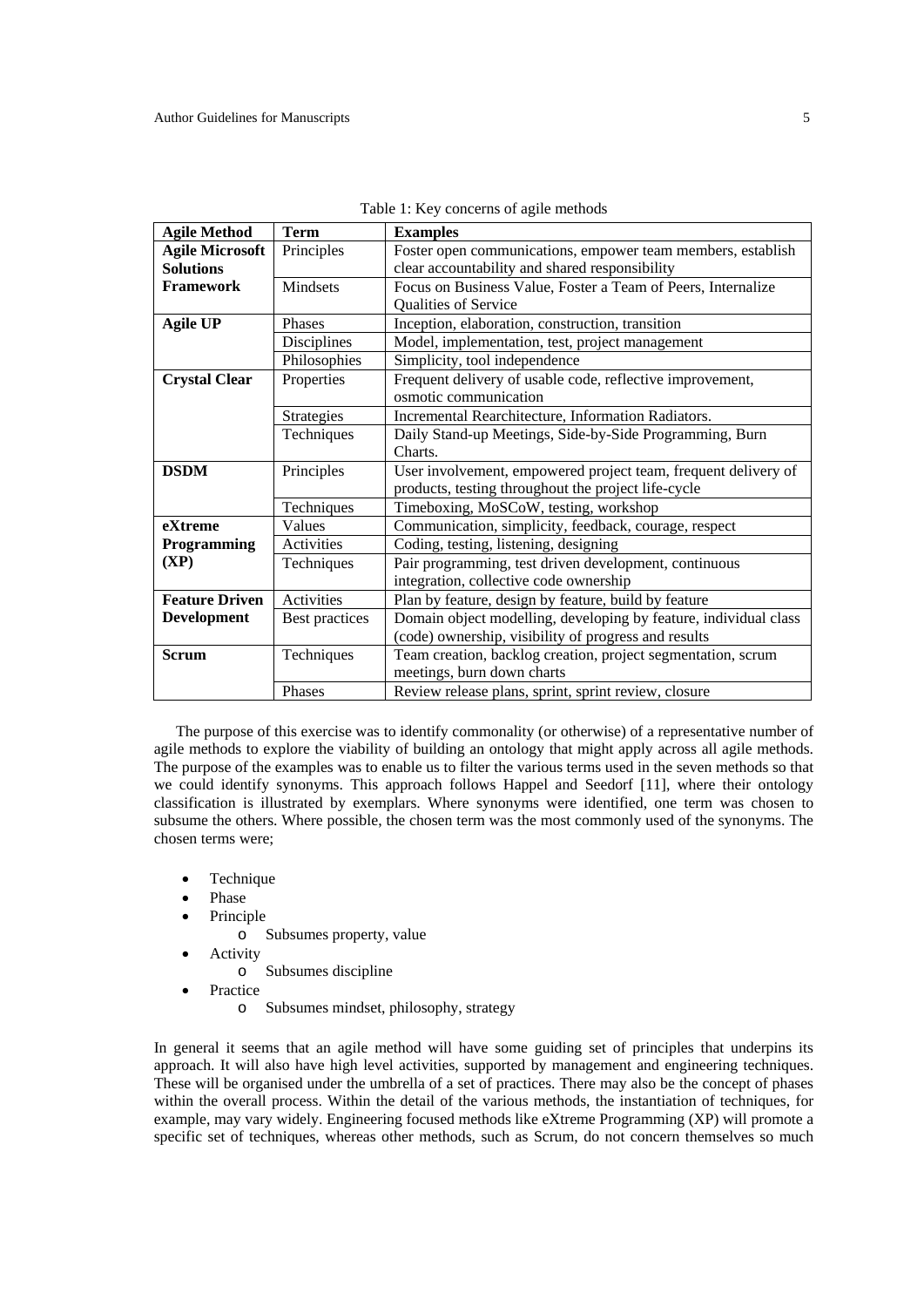with engineering practice as with project management processes. Common ideas emerge from many methods, including testing, communication and visibility of progress. Incompatibilities are few and far between, with individual code ownership in Feature Driven Development being one of the few examples, contrasting with the common code ownership promoted by most other methods. This however has no impact on the overall ontology, since these are simply different instantiations of technique.

From this analysis an initial ontology of agile methods has been derived that attempts to encompass the various characteristics of commonly used methods. This ontology is shown in Figure 2.



Figure 2: A generic ontology of agile methods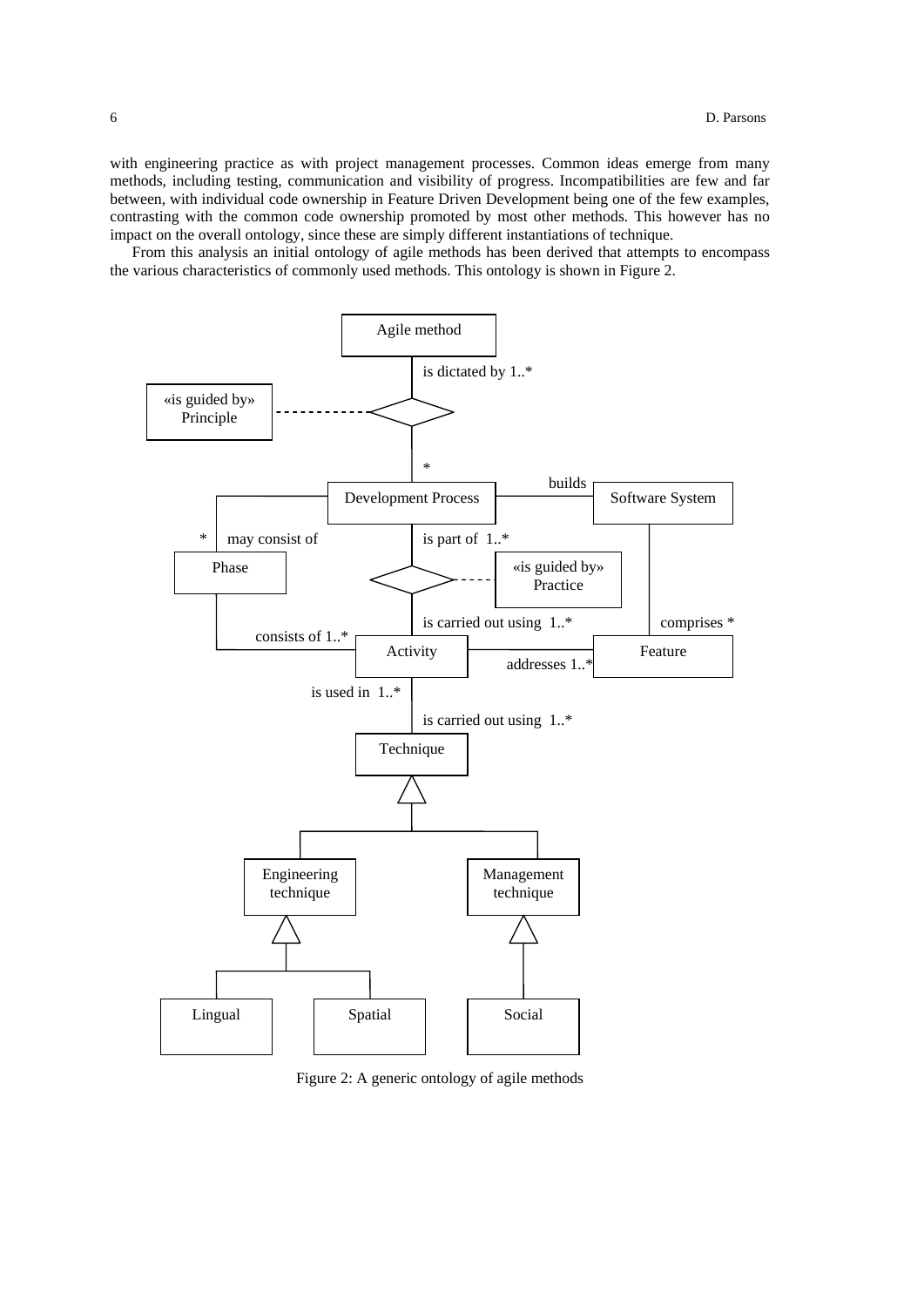In this generic ontology for agile methods, a software system consists of a set of features built within activities that are part of a development process. That process will be guided by the principles of a particular method. Various techniques are used to carry out the activities (they will vary between methods) but these techniques will be either engineering or management oriented. The engineering techniques will include spatial considerations (co-location, pair programming etc.) and lingual issues (languages and tools). The management technique will address social issues such as active stakeholder involvement, sustainable pace and activities such as stand up meetings and retrospectives.

# **5. A Unifying Ontology for Agile Aspect Oriented Software Development**

So far this paper has outlined an ontology for AOSD, based on filtering and extending an existing ontology for AOP. It has also proposed a new ontology for agile methods, based on an analysis of the core features of a number of published agile methods. The next stage is to consider how these ontologies may usefully be mapped together. Ontology mapping may be done in many ways, but these various approaches can be analysed in terms of logical theories [17]. These theories may be based on a range of approaches, including a mapping from one ontology to another in a directional way, the expression of two ontologies in a single language representation, and the derivation of a third ontology from two original ontologies. Much ontological work, such as that related to the semantic web, is based on the translation of formal schemas. In this paper, such formal schemas do not exist, so we are working with somewhat looser and more incomplete translation [18]. In such a case we can only attempt to draw out a best fit mapping from disparate domain models and attempt to create a third ontology that acts as a unification of shared concepts and themes. At the level of abstraction of the schemas we are working with here, only a level of conceptual bridging is required. Table 2 summarises the concepts in the two ontologies and indicates where semantic mapping may occur (leaving aside for the moment the context of relations between concepts).

| <b>AOSD Ontology</b>                      | <b>Agile Ontology</b> |  |
|-------------------------------------------|-----------------------|--|
|                                           | Agile method          |  |
|                                           | Principle             |  |
| These ontology components are outside the | Phase                 |  |
| scope of the AOSD ontology                | Practice              |  |
|                                           | Management technique  |  |
|                                           | Activity              |  |
|                                           | Technique             |  |
| Implementation, Composition scheme        | Development process   |  |
| Software system, Base code, Weaver        | Software system       |  |
| Aspect, Concern                           | Feature               |  |
| Weaving, Static weaving, Dynamic weaving  | Engineering technique |  |
| Lingual, Composability                    | Lingual               |  |
| Spatial                                   | Spatial               |  |
| Social                                    | Social                |  |

|  |  | Table 2: Mapping AOSD and Agile ontology concepts |
|--|--|---------------------------------------------------|
|  |  |                                                   |

Table 2 suggests that although there are few direct mappings between the ontologies, there are a number of indirect mappings and sub-mappings which together imply that an agile method may subsume AOSD as an integrated set of practices, which provide further support for software development processes that are not inherent in the AOSD ontology.

There are, however, some issues to be resolved regarding the relations within the two ontologies. If we examine the AOSD ontology, the relation between the software system and the implementation of aspects is the woven base code, while the separation of concerns and aspects is quite striking. These characteristics may be accounted for by the derivation of this ontology from a view of aspect orientation that is based on programming models. We can also see from Table 2 that some components of the AOSD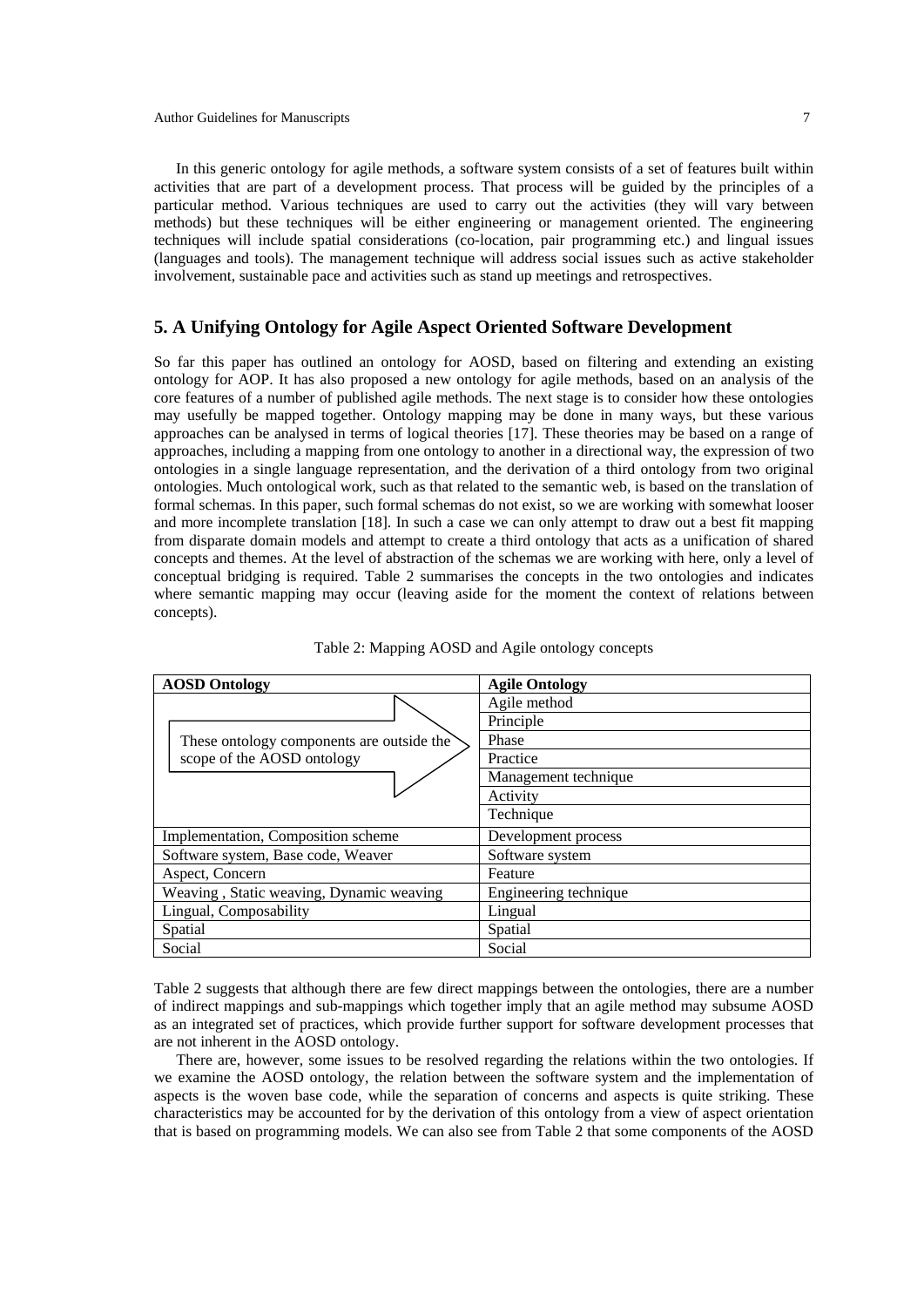ontology tend to be spread across the Agile ontology, in particular the implementation, base code and weaving.

Figure 3 shows a proposed unified ontology for agile aspect oriented software development. Some elements from the AOSD ontology have been subsumed into a general concept of 'implementation' that can be seen as the work done using engineering techniques to implement the features of the software system. What then, does this ontology tell us? Perhaps the key features are the central role of the composition model within the relationship between the software system and the concerns that are implemented with aspect oriented features. An agile aspect oriented development method must have some way of specifying composability in terms of the features that it derives from the concerns of the domain. This underlines the issue that a method that does not apply early aspects does not inherently assume composability criteria. However this is an important concept, as it implies that aspects should be first order constructs in such a method.



Figure 3. A unified ontology for agile aspect oriented software development.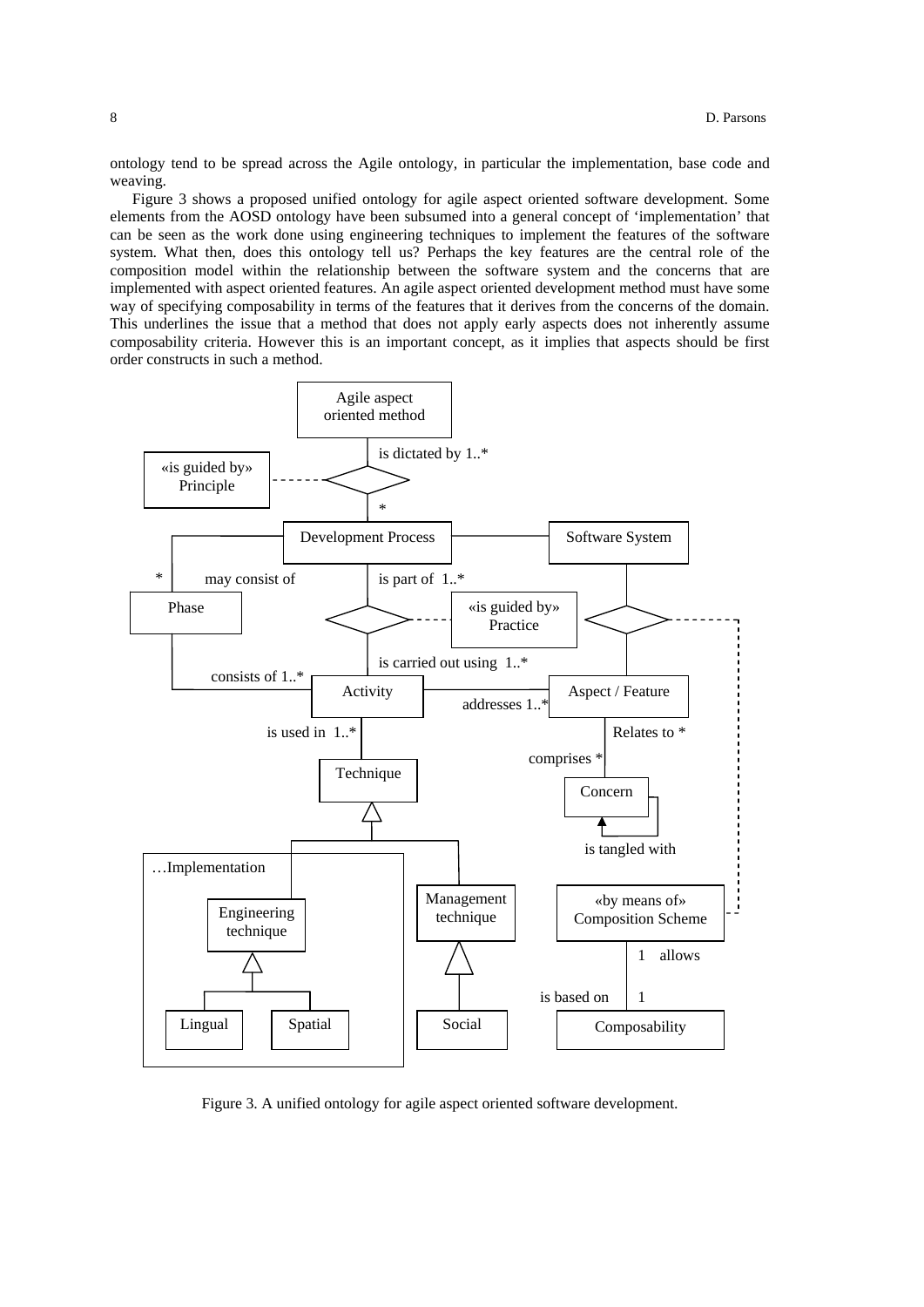## **6. Related Work**

Other authors have proposed specific mappings between AOP and individual agile methods. For example Pang and Blair [19] integrate early aspects into Feature Driven Development. One of the key concepts is that an aspect can be modelled as a feature, overcoming some limitations of other approaches where an aspect may not be modelled as a first class component. Singh et al [20] combine AOP with another agile method, eXtreme programming (XP). They suggest that Aspect Oriented Component Engineering (AOCE) on its own does not provide any mechanism to support team management, communication issues and coping with change, and that these features might be gained by integrating with XP. Their paper outlines 'eXtreme AOCE' as an extension of the 12 principles of XP, modified to incorporate the characteristics of AOCE. For example, user stories need to be broken down into aspects and the implementing components. Another feature is the re-casting of the 'metaphor' to include aspects. Included in this concept is the use of naming conventions which may be important for the weaver. The authors also stress the importance of testing in agile environments, and a hierarchy of tests is proposed, which comprises (from the bottom up) aspect testing, component testing, component integration testing and customer acceptance testing. Kircher, Jain and Corsaro [21] also address the integration of AOP and XP, suggesting that AOP can reduce the amount of refactoring required, and systems can be more naturally extensible, though this is assuming that early aspects are applied rather than being refactored out of existing code. The authors also suggest testing being implemented as an aspect so unit tests can be seen as aspects. They also warn against partial usage of AOP because it can make continuous integration more difficult and should not be used for a small number of tasks or it just becomes an overhead.

Yet another agile method, Scrum, is integrated with AOP by Wiese [22]. This may be significant in the sense that Scrum does not really impinge on engineering practice in the same way that, for example, XP does. In Weise's study, AOP impacted on the management of the agile project, because a cross module team was established to take responsibility for cross cutting concerns, supported by common code ownership. Module teams however could 'spike' prototype AOP solutions. Published AOP adoption patterns such as Aspect Team pattern and Magic Build System [23] were used. The important role of the AOP evangelist is stressed in the paper, along with strategies for ensuring that aspects do not impact excessively on the overhead of continuous integration. AOP modularizes crosscutting concerns so cross module issues can be handled centrally, supporting Scrum goals. However AOP goes one step further than Scrum. Not only are cross module issues reflected on and designed in a central team but they are also implemented in a central place.

A significant feature of AOP is that it can support the agile concept of simplicity. Elgar [24] reports metrics from a study that showed cyclomatic complexity reduced by 35% and Halsted effort reduced by 41% by the introduction of AOP in parts of a pre-existing framework.

# **7. Summary and Conclusions**

In this paper we have described ontologies for AOSD and agile methods and used ontology mapping to propose an analytical framework for understanding how agile methods and AOSD might usefully be integrated into a software engineering approach. This work is preliminary in nature and has yet to be exercised by empirical study. However the ontology mapping has helped to clarify the main issues in attempting to integrate AOSD and agile. The semantic challenge is the relationship between aspects, features and concerns. To some extent this challenge is the result of attempting to map an ontology derived from a programming perspective and an ontology derived from software development methods. On the one hand we have aspects that are code components woven into an application structure. On the other we have features, which are the user story driven units of project management for an agile development team. The unifying concept between these is the (cross cutting) concern, but it is important to clarify the meaning of these terms if we are to fully understand how the ontology mapping may support software development processes. There is a cognitive leap between aspects as orthogonal cross cutting concerns and aspects as core business features that can make it difficult to embrace early aspects. At the heart of this problem is the issue of composability. Our ontological analysis suggests that it is necessary to have a software development process that integrates composability throughout the lifecycle if early aspects are to be used in an agile project that emphasises flexibility in the face of changing requirements.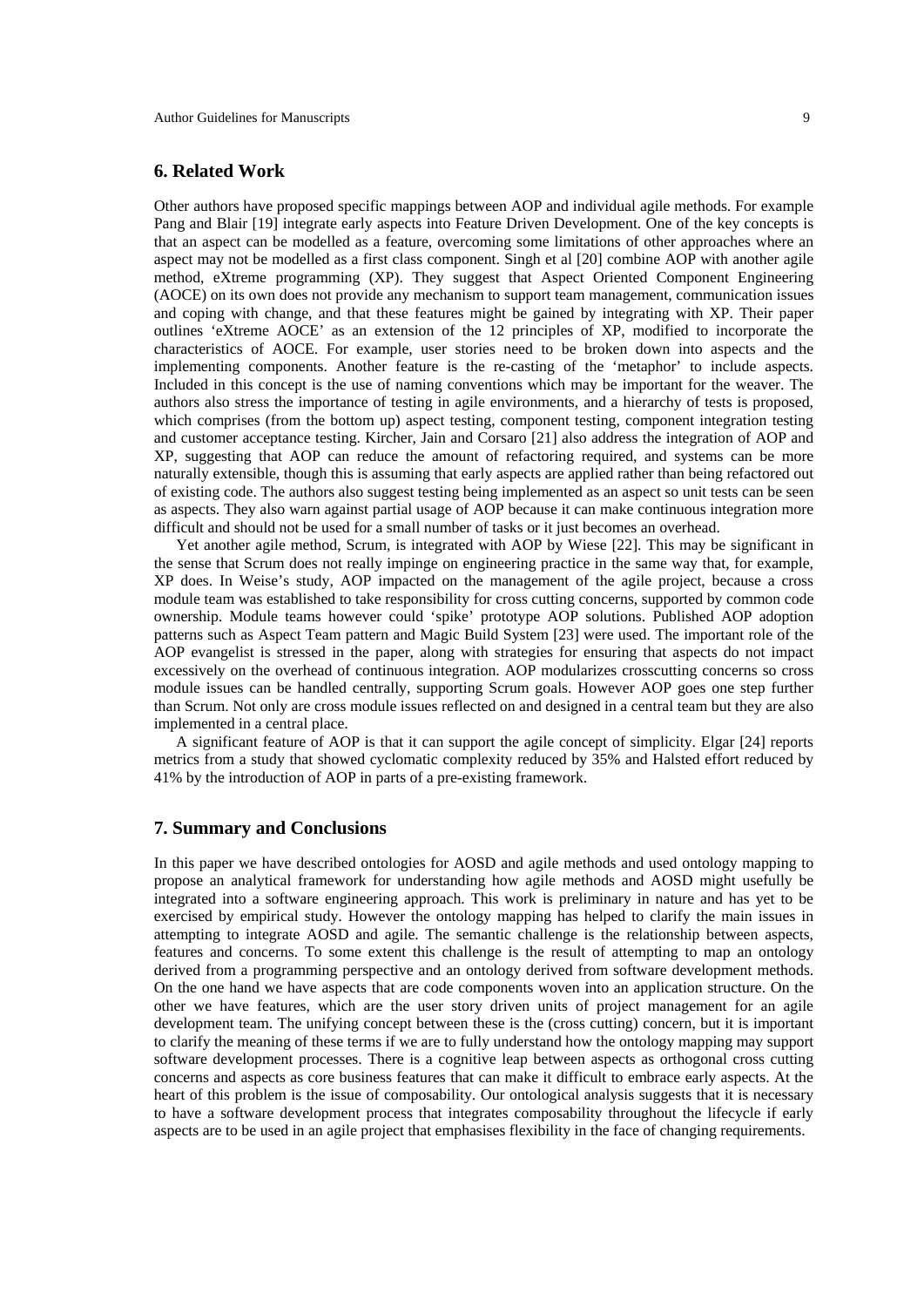#### **References**

- [1] J. Highsmith, *Agile software development ecosystem*. Boston: Addison-Wesley 2002.
- [2] G. Kiczales, J. Lamping, A. Mendhekar, C. Maeda, C. Lopes, J-M. Loingtier, and J. Irwin, "Aspect-Oriented Programming," in *Proceedings of the European Conference on Object-Oriented Programming (ECOOP)*, Finland, Springer-Verlag, LNCS 1241, 1997
- [3] I. Jacobson, and P-W. Ng, *Aspect-Oriented Software Development with Use Cases*, Addison-Wesley, 2003
- [4] E. Baniassad, P. Clements, J. Araujo, A. Moreira, A. Rashid, and B. Tekinerdogan, "Discovering Early Aspects," *IEEE Software* Vol. 23, No. 1 pp.61-70 2006.
- [5] J. Araújo, and J. C. Ribeiro, "Towards an Aspect-Oriented Agile Requirements Approach," in *Proceedings of the Eighth International Workshop on Principles of Software Evolution (IWPSE'05)*, Lisbon, Portugal 2005.
- [6] G. Boström, M. Henkel, and J. Wäyrynen, "Aspects in the Agile Toolbox," in Proceedings of *Workshop on Software-engineering Properties of Languages and Aspect Technologies, Fourth International Conference on Aspect-Oriented Software Development (AOSD'05)*, Chicago, Illinois, USA 2005.
- [7] J. Araujo, D. Zowghi, and A. Moreira, "An Evolutionary Model of Requirements Correctness with Early Aspects," in *Proceedings of the Ninth International Workshop on Principles of Software Evolution (IWPSE'07)*, Dubrovnik, Croatia 2007.
- [8] B. Marick, "Methodology Work Is Ontology Work," *ACM SIGPLAN Notices*, Vol. 39, No. 12 pp. 64–72 2004.
- [9] P. Wongthongtham, E. Chang, T. Dillon, and I. Sommerville, "Software engineering ontologies and their implementation," in Kobol, P. (ed), *Proceedings of IASTED International Conference on Software Engineering*, pp. 208-213, Innsbruck, Austria, ACTA Publishing 2005.
- [10] M. Leppänen, "Towards an Ontology for Information Systems Development," *Via Nova Architecturs* 2006.
- [11] H-J. Happel, and S. Seedorf, "Applications of Ontologies in Software Engineering," in *Proceedings of the 1st international conference on Theory and practice of electronic governance*, Macao, China, Pages 5-11, 2007
- [12] K. van den Berg, J. M. Conejero, and R. Chitchyan, "AOSD Ontology 1.0 Public Ontology of Aspect-Orientation," *AOSD Europe*, 2005
- [13] S. Black, and M. Harman, "Aspect Oriented Software Development: Towards A Philosophical Basis," *Technical Report TR-06-01*, Department of Computer Science, King's College London, 2006
- [14] J. Grundy, and J. Hosking, "Developing Software Components with Aspects: Some Issues and Experiences" in R. Filman, T. Elrad, S. Clarke and M. Aksit (eds) *Aspect-Oriented Software Development* (Chapter 24), Addison Wesley Professional, 2004
- [15] O. Mishali, and S. Katz, "Using Aspects to Support the Software Process: XP over Eclipse," in *Proceedings of AOSD 06*, Bonn, Germany 2006.